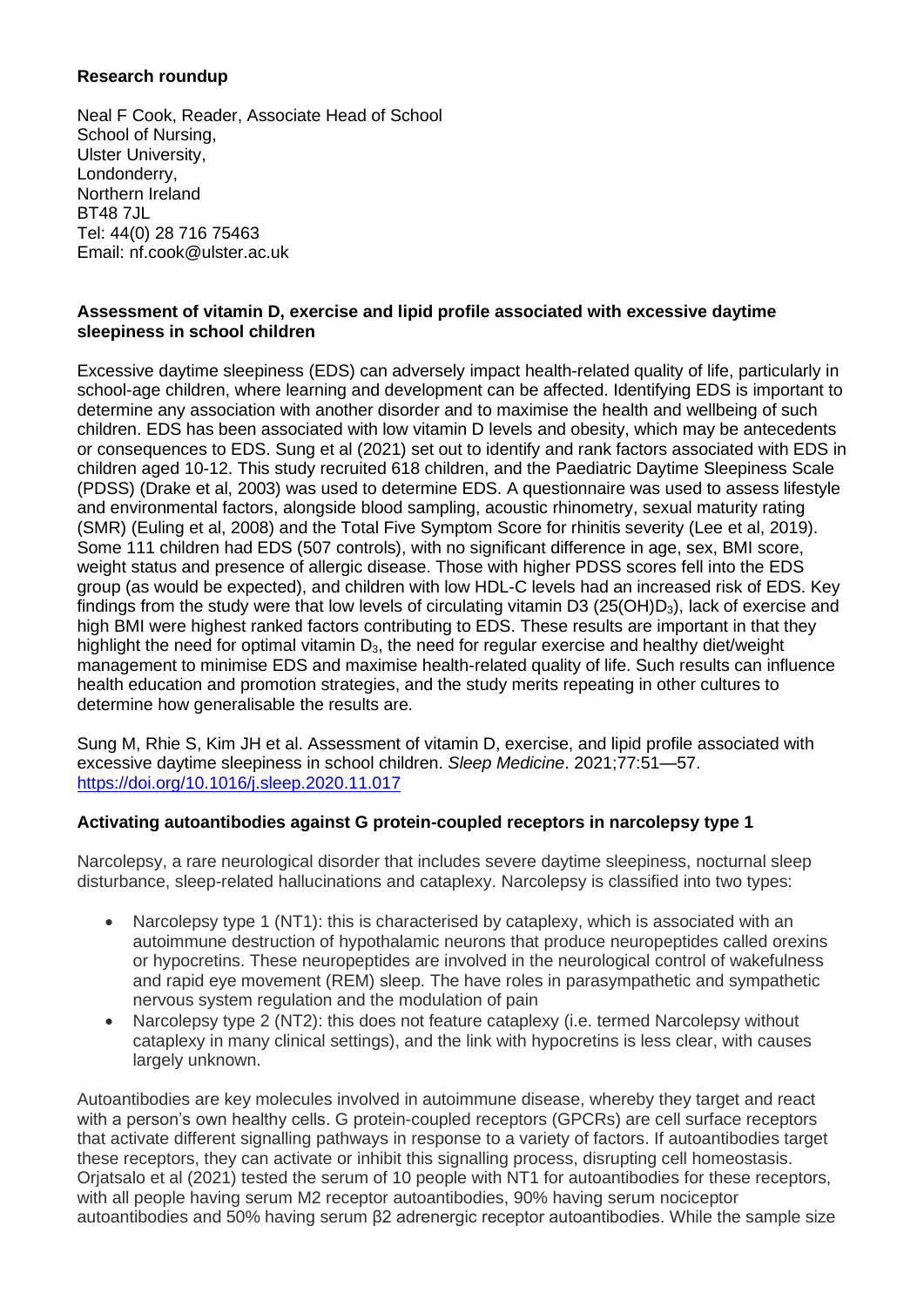is low and a much larger study is needed to explore this finding further, it indicates the presence of a variety of GPCR-targeted autoantibodies that may be associated with the autonomic occurrences in NT1 or be secondary to the destruction of the hypocretin pathways. These autoantibodies may be the key to prevention or further treatment of NT1. This study highlights the need to investigate these antibodies in a larger study, in order to determine the wider significance of these important and novel findings.

Orjatsalo M, Partinen E, Wallukat G et al. Activating autoantibodies against G protein-coupled receptors in narcolepsy type 1. *Sleep Medicine*. 2021;77; 82—87. https://doi.org[/10.1016/j.sleep.2020.11.038](https://www.researchgate.net/deref/http%3A%2F%2Fdx.doi.org%2F10.1016%2Fj.sleep.2020.11.038)

## **The epidemiology of traumatic brain injury in children of 15 years and younger in southeastern Norway**

In the pursuit of preventing traumatic brain injury, it is paramount to understand the factors involved in order for targeted interventions to be successful in reducing incidence and subsequent mortality and morbidity. Dahl et al (2021) undertook a retrospective study on data from 176 children (via a trauma registry in Norway) with a paediatric traumatic brain injury (pTBI) to describe the incidence and injury characteristics of all severities of pTBI over a 2-year period. They also explored the effect of age on injury mechanism and extent of injury. The Glasgow Coma Scale, including the paediatric version, was used to classify the degree of injury, alongside other data (age, location of injury, injury mechanism). It was demonstrated that boy:girl incidence ratio was 1.9:1, and the leading cause of pTBI was falls (49%); 31% were as a result of transportation accidents, usually involving a bicycle. Blunt head trauma was the primary mechanism of injury. Mean length of stay was 5.8 days. Analysis of the data showed that, while incidence of pTBI was low compared to other regions, many of the incidents were preventable. This is particularly the case in children aged 7 years of age and younger, who appeared to sustain more severe injuries. There is potential for road safety interventions and those targeting parents of children just beginning to walk. The study noted that individualised followup for all pTBI cases is advisable, particularly in light of neurorehabilitation services for children being considered by the researchers as less developed than that of their adult counterparts. The study advocates for further research in this area, to uncover the rehabilitation needs of these children and their parents and target those aspects not yet addressed by rehabilitation services.

Dahl HM, Andeli N, Løvstad M et al. Epidemiology of traumatic brain injury in children 15 years and younger in South-Eastern Norway in 2015–16. Implications for prevention and follow-up needs. Eur J Paediatr Neurol*.* 2020;31:70—77. https://doi.org[/10.1016/j.ejpn.2021.02.002](https://doi.org/10.1016/j.ejpn.2021.02.002)

### **Assessing the efficacy of mild traumatic brain injury management**

In a climate of increased pressures on healthcare resources, decisions around follow-up care need to be embedded in evidence and in the best interests of patients. Weber et al (2021) focused their study on routine follow-up of those with mild traumatic brain injury (mTBI) to determine how necessary and effective the use of follow-up head computed tomography (CT) scans are in low-risk traumatic brain injury. The retrospective study included 531 patients, of which 119 met the inclusion criteria, which included specific criteria of what was deemed an mTBI (no patient had neurosurgical intervention). Medical records were reviewed by two independent observers. Descriptive statistics were used to calculate means and the odds of having a repeat head CT scan when transferred from an outlying facility compared to direct admission to a level 1 trauma centre. Results revealed that those transferred to the trauma centre were significantly more likely to have a repeat head CT scan compared to those directly admitted. This may have been due to some level of deterioration that prompted the transfers, leading to a repeat scan. Some 74% of study patients had at least one repeat head CT scan; a low percentage had asymptomatic intracranial haemorrhage expansion or non-focal neurological decline, none of which lead to a neurosurgical intervention. Two patients in the study were readmitted due to seizures; their head CT scan showed no neurological decline, but rather an improved radiological presentation. The researchers concluded that repeat head CT scans in these two patients would not have prevented the onset of seizures. Recommendations from the study include close monitoring of patients with mTBI through neurological assessment to identify and respond to subtle neurological changes, and a low threshold for repeat head CT scan. The researchers highlight that, in the presence of neurological deterioration, a repeat head CT scan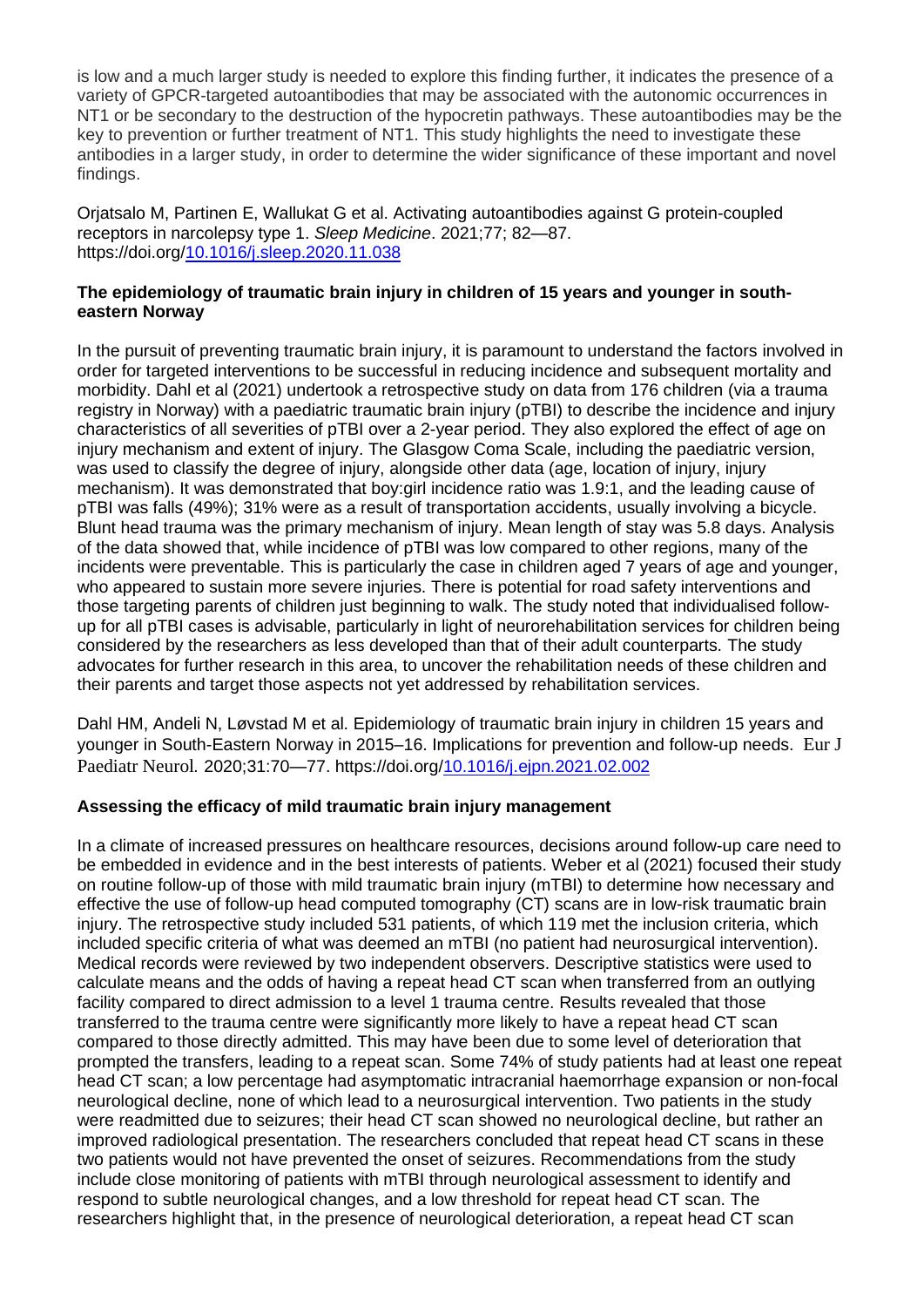increases the likelihood of neurosurgical intervention by five times in comparison to a routine followup scan (where the neurological presentation does not necessarily prompt the decision to scan, but routine does).

Weber M, Nie JZ, Espinosa JA et al. Assessing the efficacy of mild traumatic brain injury management. *Clinical Neurology and Neurosurgery*. 2021;202; 106518.

# **The return to driving following moderate to severe traumatic brain injury**

For those who experience a moderate to severe traumatic brain injury (TBI), it can lead to a temporary or permanent period of not being able, or permitted to, drive a car. Driving has an important role to play in health-related quality of life, as it is associated with access to employment, social integration and meeting a variety of important personal needs. Therefore, a return to driving is often a priority for those recovering from a TBI, with varying degrees of success depending on the severity of injury. Novack et al (2021) highlight that 40—70% of people return to driving following a TBI, but that there is a gap in evidence relating to the timing and other factors. The researchers adopted a followup protocol with eight study sites that involved 618 participants to gather additional data on timing of return to driving and the effects of age. Comparisons were made to non-injured drivers. Follow-up was initially by telephone, with a subsequent invitation to participate in a survey. Results showed that the rate of return to driving was greatest in the first 2 years after injury, reaching 62% at that point, with rate of return slowing after that period. Some 78% had returned to driving by 30 years after the injury. Of those involved in the study that remained active drivers, 42% reported returning to driving within 6 months after injury (n=456) and 93% were driving within 2 years (n=423). Results did not differ with age of injury or follow-up, or by gender or location. This study had a large sample and diverse spread in comparison with previous studies, demonstrating that more people return to driving than previously estimated. When those participants who resumed driving and then stopped are eliminated, the present study's findings are more consistent with others (67% active drivers). Uniquely, this study identified that employment, family income, ethnic identity, seizure activity and location were significant factors associated with return to driving; return to driving over time is more influenced by social and demographic characteristics than injury severity. For example, living in a remote area may necessitate returning to driving in comparison to living in an urban area with other transport options. Returning to employment also often necessitates driving, with income also required to afford the costs associated with driving. With driving linked to improved health-related quality of life, provision for timely access to driver assessment and training, regardless of income, employment status, and ethnic identity, is necessary for equality of provision and opportunity.

Novack TA, Zhang Y, Kennedy R et al. Return to Driving Following Moderate-to-Severe Traumatic Brain Injury. **Arch Phys Med Rehabil***.* 2021. https://doi.org/10.1016/j.apmr.2021.02.006